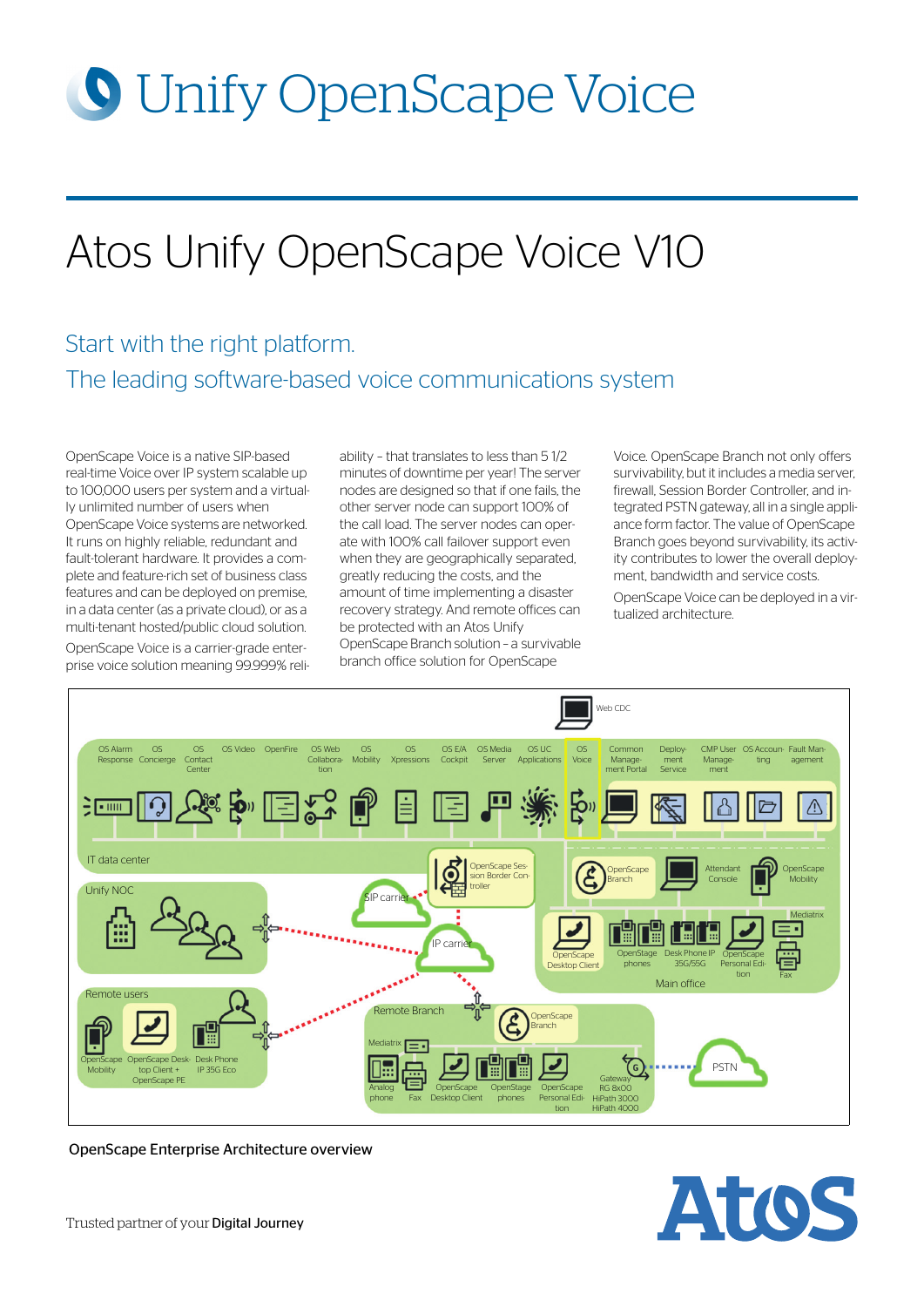# Comprehensive Unified Communications

OpenScape Voice is always part of a solution landscape. The most basic solution includes:

- OpenScape Voice as a SIP-based Voice over IP software application
- Atos Unify OpenScape Media Server for tones and announcements
- OpenScape Branch 50i & 500i for a survivable trunk gateway
- OpenScape Branch (50 500i, 1000, 6000) for survivable remote offices
- Atos Unify OpenScape Session Border Controller (SBC)
- Atos Unify OpenScape Desk Phone CP SIP phone family
- Atos Unify OpenScape Personal Edition (Soft client)
- Atos Unify OpenScape Common Management Platform (CMP) with Atos Unify OpenScape User Management
- Atos Unify OpenScape Deployment Service

For advanced scenarios, Unified Communication applications are added.

# Deployment scenarios

OpenScape Voice is designed to cover multiple customers and target market deployment scenarios. The key deployment scenarios are:

# Atos Unify OpenScape **Exchange**

OpenScape Exchange is an overlay solution for multi-vendor networks, where there is TDM legacy, or converged IP systems. It allows for centralized deployment of Unified Communications services. In the overlay deployment, OpenScape Voice acts as a SIP-based central routing and administration solution for multi-site, multi-vendor networks, allowing customers a "migrate at your own pace" solution.

# Public cloud / Hosted edition

OpenScape Voice is the cornerstone application for public cloud / hosted edition solutions. It supports multi-tenancy (up to 6,000 business groups) allowing service providers to "build their own cloud".

# Private cloud

For large enterprise customers (1,000 to 100,000 users) with multi-site locations that span over a region or the globe, OpenScape Voice can deploy as a private cloud solution. The key characteristic of a private cloud is centralized deployment of voice (and UC) service from the customer's data center.

# **Configurations**

## OpenScape Voice Integrated **Simplex**

This configuration consists of a system that provides the medium-sized voice solution (with or without UC) in a single server. The OpenScape Voice and UC applications are deployed as a single node platform; as such there is no carrier-grade reliability due to the lack of redundancy. Additionally, the following deployment highlights provide the ability to run on the same physical platform:

- OpenScape Voice application
- OpenScape Voice Assistant
- Atos Unify OpenScape Media Server
- OpenScape Common Management Platform (CMP)
- Atos Unify OpenScape Deployment Service
- Atos Unify OpenScape UC

This model represents an offering that would be of interest to a customer that wants a medium sized VoIP business solution (up to 5,000 users) at a low cost, and therefore is willing to accept some risk of downtime (due to no redundancy). This is also a configuration that is prevalent in the "try-and-buy" program.

# OpenScape Voice Duplex

This deployment model illustrates how the OpenScape Voice can be operated as a more robust and scalable duplex system. It provides carrier-grade reliability by running two platforms in a redundant twonode cluster that executes in an active-active mode. Should one of the nodes fail, then the remaining partner node would assume the call load of the failed partner (and would handle 100% of the call traffic) and would continue to provide uninterrupted call processing. No calls would be dropped due to the failover from duplex to simplex operation, or when the system reestablishes duplex operation. The duplex mode also allows for the possibility of maintaining call processing operation while an OpenScape Voice upgrade is performed.

Currently, a mix of physical nodes and virtual nodes is not supported. A cluster of 2 physical nodes or a cluster of 2 virtual nodes are the only scenarios supported.

This model is appropriate for larger customers (up to 100,000 users) as well as for customers that want carrier-grade reliability.

- Multiple instances of the OpenScape Deployment Service may be deployed to scale with the number of users. Running the OpenScape Deployment Service upon the same platform as the CMP is only recommended in very small deployments.
- A multi-node configuration for OpenScape Deployment Service is also supported. This allows an installation of two to four OpenScape Deployment Service servers to appear as a single computer to clients.
- The OpenScape Media Server scales (up to as many as 3,000) to meet the increased media service needs of large/ increasing numbers of subscribers. One instance of the OpenScape Media Server may reside upon the CMP platform; multiple instances are also possible for redundancy, scalability and optimized bandwidth utilization reasons.
- A single Common Management Platform is used to support the entire solution.

## OpenScape Voice virtualized architecture

The most important features provided by virtualization are the reduced number of servers and the capability of our solution to be hardware-agnostic.

Therefore, OpenScape Voice/UC Suite operation in a virtual environment enables the following capabilities:

#### Server consolidation

The applications and virtual machines deployed onto a VMware host can use different guest operating systems, i.e. OpenScape Voice (Linux) and Atos Unify OpenScape Concierge (Windows) can both be deployed onto the same VMware host and share its physical resources.

#### Hardware independence

Having many hardware server vendors and models in a data center environment adds complexity and cost to the operation, therefore, customers often look to standardize their IT hardware infrastructure. Virtualization allows customers to deploy applications onto any hardware platform,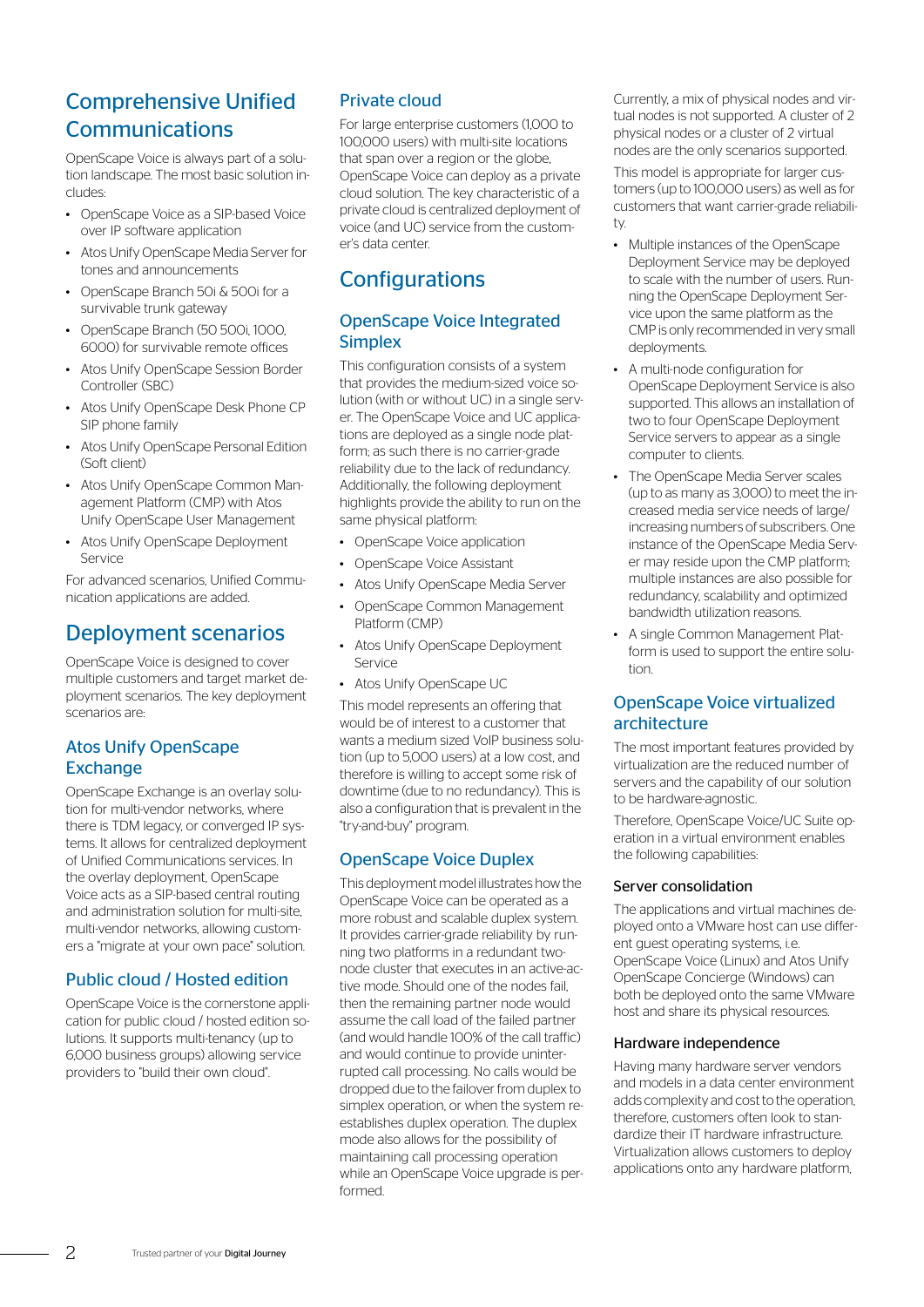assuming it has been certified by VMware and it meets the resource requirements of the application, as described in this document.

# Application and server platform

At the heart of the OpenScape Unified Communications is the OpenScape Voice real-time, SIP-based, Voice over IP application that provides the carrier-grade level of redundancy, reliability and scalability required for mission-critical deployments. OpenScape Voice operates on commercial servers over QoS managed networks. The OpenScape Voice VoIP system provides the following key features:

- SIP B2BUA
- Enterprise telephony features
- User management and address translation functions
- Interface to monitor and control media transactions including pure telephony
- Interface for advanced services, such as presence services, billing services, collaboration services, etc.
- Gateway selection and hunting
- Routing and translation functions comparable to a carrier-grade solution

OpenScape Voice is designed as an open standards platform that runs on standard rack-mountable commuting hardware.

The base system software runs on the SUSE Linux Enterprise Server operating system – SLES12 64 bit. This is combined with cluster control software to run all parts of the system as a redundant unit. The system runs on a single server or a dual server cluster, depending on the number of users and customer requirements.

### Hardware redundancy and cluster connectivity

OpenScape Voice controls and supervises call setup; the actual media payload (voice and/or video) is carried over the LAN/WAN between endpoints. The administration, call control, and billing traffic are carried over redundant pairs of network interface cards through redundant, interconnected L2/L3 switches that provide redundant networking.

The OpenScape Voice redundant configuration can be deployed as follows:

- Co-located cluster nodes
- Geographically separated with the cluster nodes in the same VLANs/subnets with the interconnect link served by a layer-2 connection
- Geographically separated with the cluster nodes in different VLANs/subnets with the interconnect link served by a layer-2 connection
- Geographically separated with the cluster nodes where the interconnect link is a layer-3 connection

# **Security**

OpenScape Voice supports SRTP for media encryption. SRTP secures voice communication by encrypting the media packets between media devices that support **SRTP** 

End-to-end media encryption is implemented using a "best effort" mechanism that is dependent on SRTP support from the media devices that are involved in the connection. An encrypted SRTP connection is established when both media endpoints support SRTP and use a common key management protocol (e.g., MIKEY0 or SDES); if an SRTP connection cannot be established, the call will still be completed but with an unencrypted RTP.

SRTP MIKEY (Profile 0) is supported on connections between nearly all media endpoints of the OpenScape Unified Communications.

With OpenScape Voice, SRTP SDES (Profile 1) is supported for connections between nearly all media endpoints of the OpenScape Unified Communications solution and is the preferred SRTP key management protocol to use.

OpenScape Voice also supports media encryption for connections that are signaled over the SIP-Q interface between itself and:

- Another OpenScape Voice system
- Atos Unify OpenScape 4000
- Atos Unify OpenScape Business

Solution media devices that do not support SRTP or do not support a compatible key management protocol should negotiate down to RTP.

OpenScape Voice supports enhanced SDP backward compatibility for best effort SRTP that allows for support of third-party SIP endpoints that do not support SRTP and do not properly handle SRTP to RTP fallback which might otherwise have resulted in call failures.

SRTP requires a secure signaling connection to be used between the media device and the OpenScape Voice server. For SIP devices, TLS is used, and for the OpenScape Media Server, IPSec is used to secure the signaling connection.

All Session Border Controllers (SBCs) that are approved for use with OpenScape Voice support SRTP media encryption using transparent media relay, or "passthrough". In addition, OpenScape SBC (V2 and later) can support SRTP termination of MIKEY0 and SDES key management, which allows for SRTP to RTP termination and also SRTP mediation between MIKEY0 and SDES key exchange methods for media connections routed via the SBC. This interworking is useful, for example, to maintain maximum media stream security within the enterprise network when using SIP trunks to a service provider that does not support SRTP, or to ensure security for remote subscribers (e.g., home workers) that access OpenScape Voice via an un-secure network.

## Security: TLS

OpenScape Voice provides Transport Layer Security (TLS) for protecting signaling communications on SIP endpoint, SIP server, and SIP-Q server interfaces.

OpenScape Voice also supports optional use of TLS to secure the transport of XML messages on the SOAP server management interface. This feature also provides for client user authentication and rolebased authorization for controlling access to OpenScape Voice management functions.

The system's static capacity for TLS is 50,000 endpoints. Dynamic capacity depends on customer feature configuration and call rate.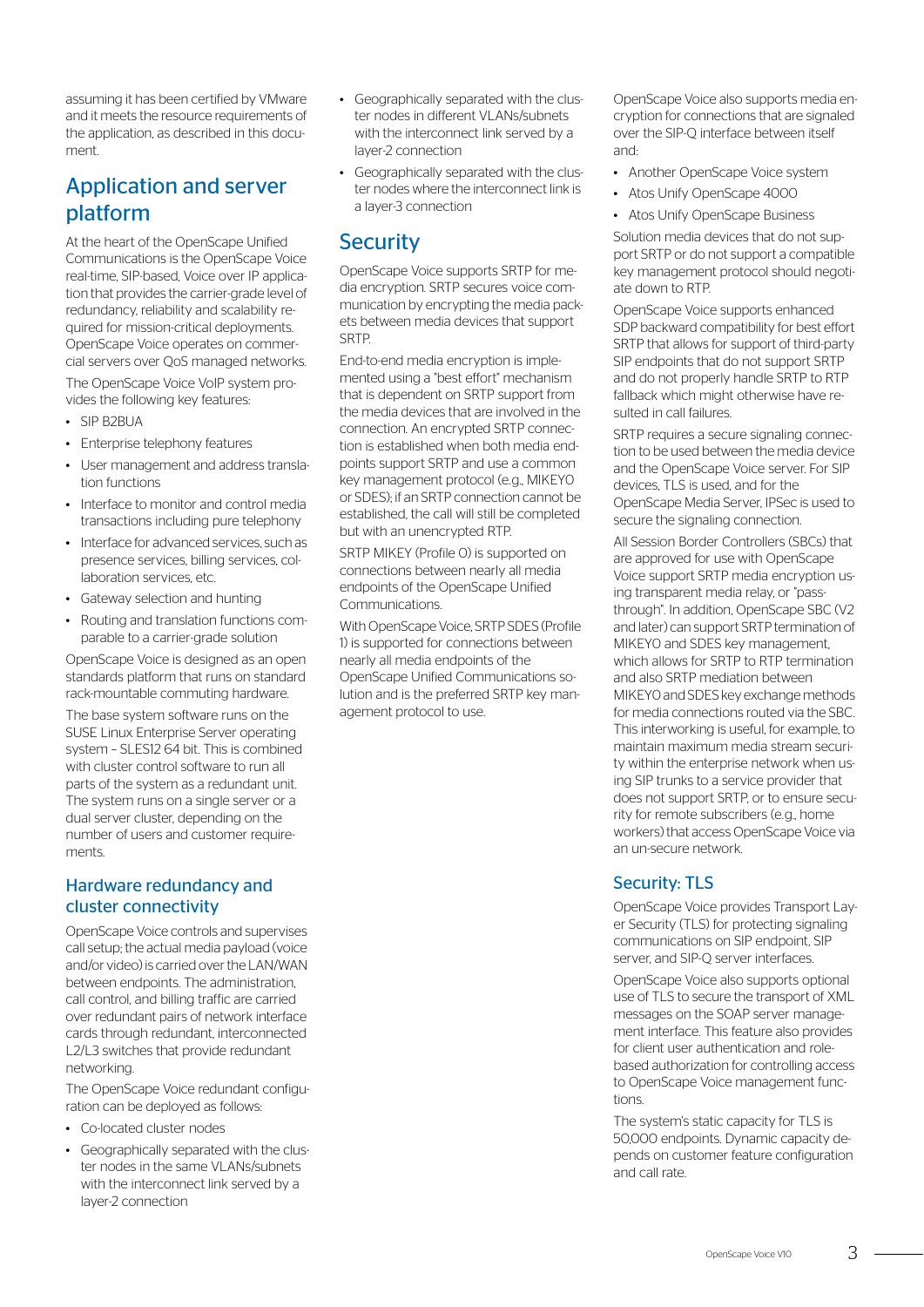# Security: IPSec

OpenScape Voice supports optional use of IPSec for protecting the OpenScape Voice SOAP and SNMP management interfaces to the external OpenScape Voice Assistant and CMP, as well as for protecting the MGCP signaling interface to a media server.

# Security: Event logging

Security event logging can be provided by using the standard Syslog mechanisms for both platform and application or optionally by using the Linux Audit OS module.

# Atos Unify OpenScape Software Assurance

OpenScape Software Assurance assures that customers are kept on the latest software version of OpenScape products. Continuous software upgrades guarantee long-term software stability and up-to-date security features and improve the OpenScape Unified Communication interfaces towards other products and solutions

# Upgrade/Migration to OpenScape Voice V10

Upgrades require an upgrade license per user license purchased in the previous release.

For new installations, the current available system server deployment options are:

- Lenovo SR530
- Virtualized environment on VMware ESXi V6.7

Earlier server version simplex or duplex customers who wish to migrate to OpenScape Voice V10 software will be required to change out their platform to a supported Lenovo or Fujitsu server:

- Lenovo x3550 M5 (or M4, M3)
- Fujitsu RX200 S7 (or S6)

# Network connectivity

## SIP trunking to service providers

Many enterprises are already using VoIP; however, many use it only for communication on the enterprise LAN.

SIP trunking takes the VoIP concept beyond this LAN application. The full potential for IP communications can be realized only when the communication is taken outside of the corporate LAN.

The OpenScape SBC provides secure connection of OpenScape Voice to carrierbased SIP trunking services.

# SIP Private Networking

SIP Private Networking uses the SIP-Q protocol currently used for OpenScape Voiceto-OpenScape Voice/4000/Business connectivity.

This protocol provides feature transparency among users in these networked systems.

# QSIG networking

QSIG networking provided by the OpenScape Branch supports SIP-Q, which permits OpenScape Voice to interwork with OpenScape Voice, OpenScape 4000, OpenScape Business or a QSIG PBX.

## Call Admission Control features

The integrated Call Admission Control (CAC) features provide for management of the bandwidth used for the transport of media traffic (such as RTP audio, T.38 fax, and video) through the bottleneck links that may exist in an enterprise network. This feature ensures that real-time media calls are only established when the necessary bandwidth resources are available on all access links that exist between the two communicating endpoints. The following are examples of the functionality the Call Admission Control feature provides:

- CAC rerouting to SIP subscribers or alternate SIP gateways
- Call denial
- Dynamic handling of link failures

## Supported gateways

For all calls made to the Legacy PSTN TDM network, a gateway on the enterprise edge is required.

The survivable OpenScape Branch family of integrated gateways provide access to the Legacy PSTN network.

# **Features**

#### Keyset telephony user features

Keyset telephone user features provide multiple line capability and other associated functions for a SIP endpoint configured as a keyset. Keysets are sometimes known as multiline telephones.

Any of the Atos Unify OpenScape Desk Phone CP SIP phone family can be configured as keysets.

- Audible ringing on rollover lines
- Delayed ringing
- Direct station select
- Line focus preview
- Line key operation modes
- Line reservation manual hold
- Multiline appearance
- Multiline origination and transfer
- Multiline preference keyset operation modes
- Phantom lines
- Visual indicators for line and feature key status
- Privacy

#### OpenScape Voice-based call forwarding user features

OpenScape Voice-based call forwarding user features provide a means to customize the handling of calls when a subscriber is unavailable to answer them. The following are the OpenScape Voice-based call forwarding user features:

- System call forwarding, internal/ external – all calls (CFSIE-all)
- System call forwarding, internal/ external – busy (CFSIE-busy)
- System call forwarding, internal/external – do not disturb (CFSIE-DND)
- System call forwarding, internal/ external – don't answer (CFSIE-DA)
- Call forwarding return
- Call forwarding unreachable
- Station call forwarding all calls
- Station call forwarding busy line (CF-BL)
- Station call forwarding don't answer (CFDA)
- Station call forwarding remote activation
- Station call forwarding time-of-day
- Station call forwarding fixed
- Station call forwarding remote call forwarding
- Station call forwarding voice mail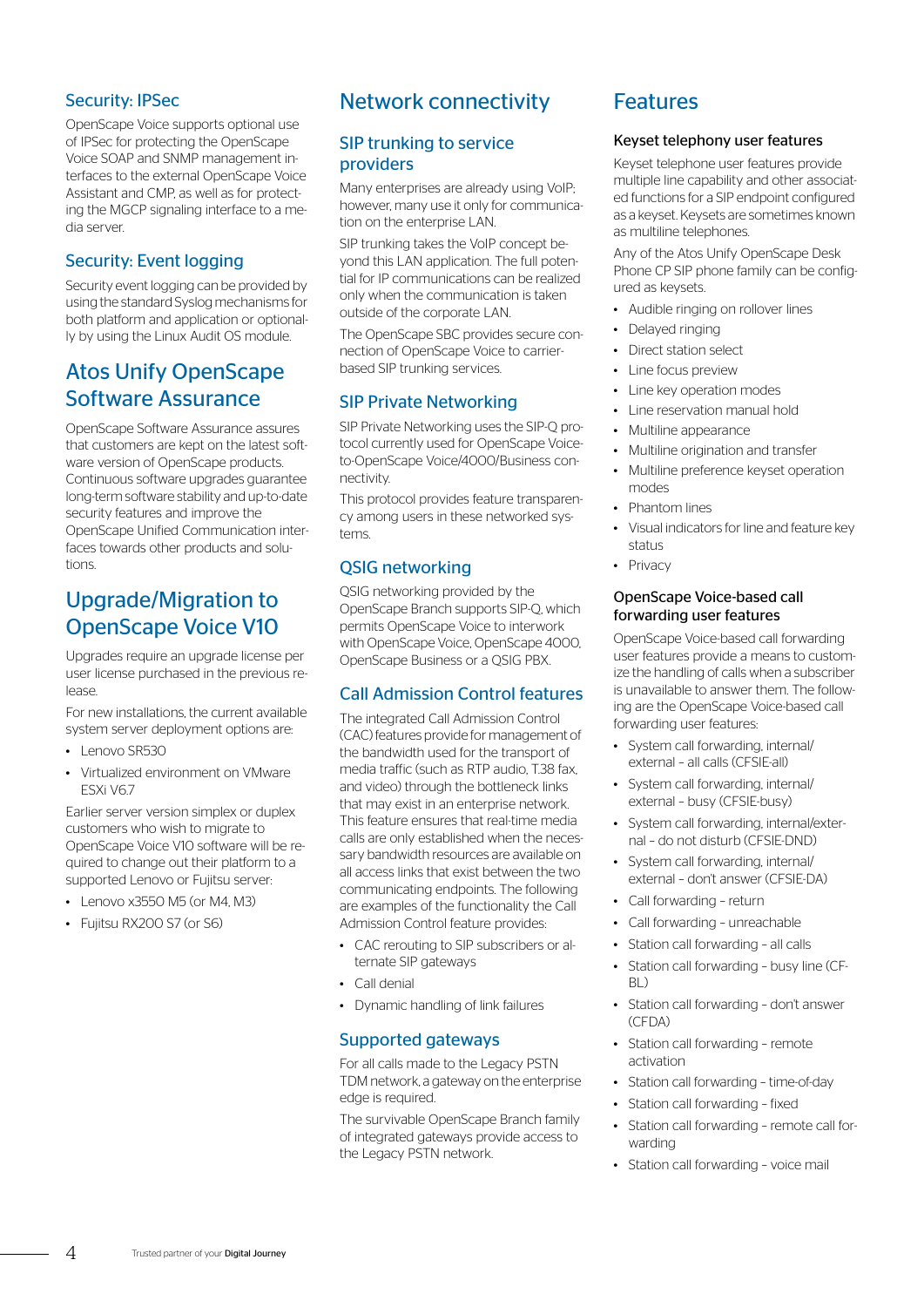### Other user features

Other OpenScape Voice user features provide additional capabilities. The following are the other user features provided by OpenScape Voice:

- Anonymous call rejection
- Auto Answer only for ACD calls
- Call completion on busy subscriber/no reply (CCBS/NR)
- Call pickup directed
- Call pickup group
- Conference, station-controlled
- Calling name delivery (CNAM)
- Calling name delivery blocking (CNAB)
- Calling number delivery (CND)
- Calling number delivery blocking (CNDB)
- Customer-originated trace
- DLS mobility
- Do not disturb (DND)
- Executive override
- Intercom Calls
- Last Incoming Number Redial (LINR)
- Last Outgoing Number Redial (LONR)
- Multiple contacts
- Multi Level Precedence & Preemption
- Music on hold
- One Number Service
- One-Way Paging Broadcast
- Serial ringing
- Simultaneous ringing
- System speed calling
- Toll and call restrictions
- Transfer
- Transfer security
- Virtual DN

#### Business group features

The business group concept provides the basic capabilities for handling a group of subscribers associated with a single enterprise. It also permits OpenScape Voice to recognize the associations of the subscribers the group contains. Business group features simplify such tasks as dialing plan administration, intra-group communication, and traffic measurements. The following are the business group features:

- Attendant answering position (AAP)
- Business group access codes
- Business group account codes
- Business group authorization codes
- Business group billing
- Business group department names
- Business group main number
- Business group numbering plan
- Business group traffic measurements
- Business group web portal
- Direct inward dialing (DID)
- Direct outward dialing (DOD)
- Distinctive ringing
- Extension dialing
- Group-level feature administration
- Message detail recording
- Night bell call pickup
- Station restrictions

#### Other workgroup features

The following are the group features:

- Call pickup: group, directed.
- Hunt groups: circular, linear, UCD, parallel, manual.
- Hunt group features: make busy, music on hold, night service, no answer advance, overflow, queuing, stop hunt, traffic measurements
- Call Park: Park to System

#### Routing and translation features

Routing and translation features provide such capabilities as public numbering plan compliance and routing that varies depending upon such factors as origin, traffic, and time of day. The following are the routing and translation features:

- A-side signaling-based routing
- Alternate routing
- Alternate routing with overflow among route types
- Call diversion for invalid destinations
- Cost-effective routing
- Digit modification for digit outpulsing
- E.164 compliance
- Intercept treatment
- International translation support
- Leading digit and most-matched digit translation
- Media server digit map management
- North American Numbering Plan compliance
- Numbering plans, business group
- Origin-dependent routing
- Rerouting based on SIP response codes and WAN outages
- Source-based IP routing
- Subscriber routing options ENUM (electronic number mapping)
- Time-of-day routing
- Vertical service codes
- Voice VPN

#### CDR features

CDR features simplify call tracking and billing for OpenScape Voice.

- The following are the CDR features:
- Call detail record generation
- Intermediate long duration records
- Message detail recording
- Usage reporting
- QoS Data in CDR Records

#### Security features

Security features provide security for various aspects of the system, such as billing records, data files, and administration interfaces. The following are the security features:

- Account and password management security
- Billing records security
- Data file security
- Defending denial of service attacks
- Event logging
- File transfer security
- FIPS 140-2 compliant
- Hypertext transfer protocol over SSL

• OpenScape Voice Assistant security • Provisioning and security logging

• Secure Shell on the OpenScape Voice

• Secure storage of CDR password

• TLS support – network connections • TLS support – subscriber access

These features provide mechanisms to improve serviceability, such as diagnostics

OpenScape Voice V10 5

• IPSec baseline

• Secure CLI

• Listed on the DISA APL

• Media stream security

Assistant interface

• SIP privacy mechanism

Serviceability features

• Virus protection • VLAN provisioning

• Login categories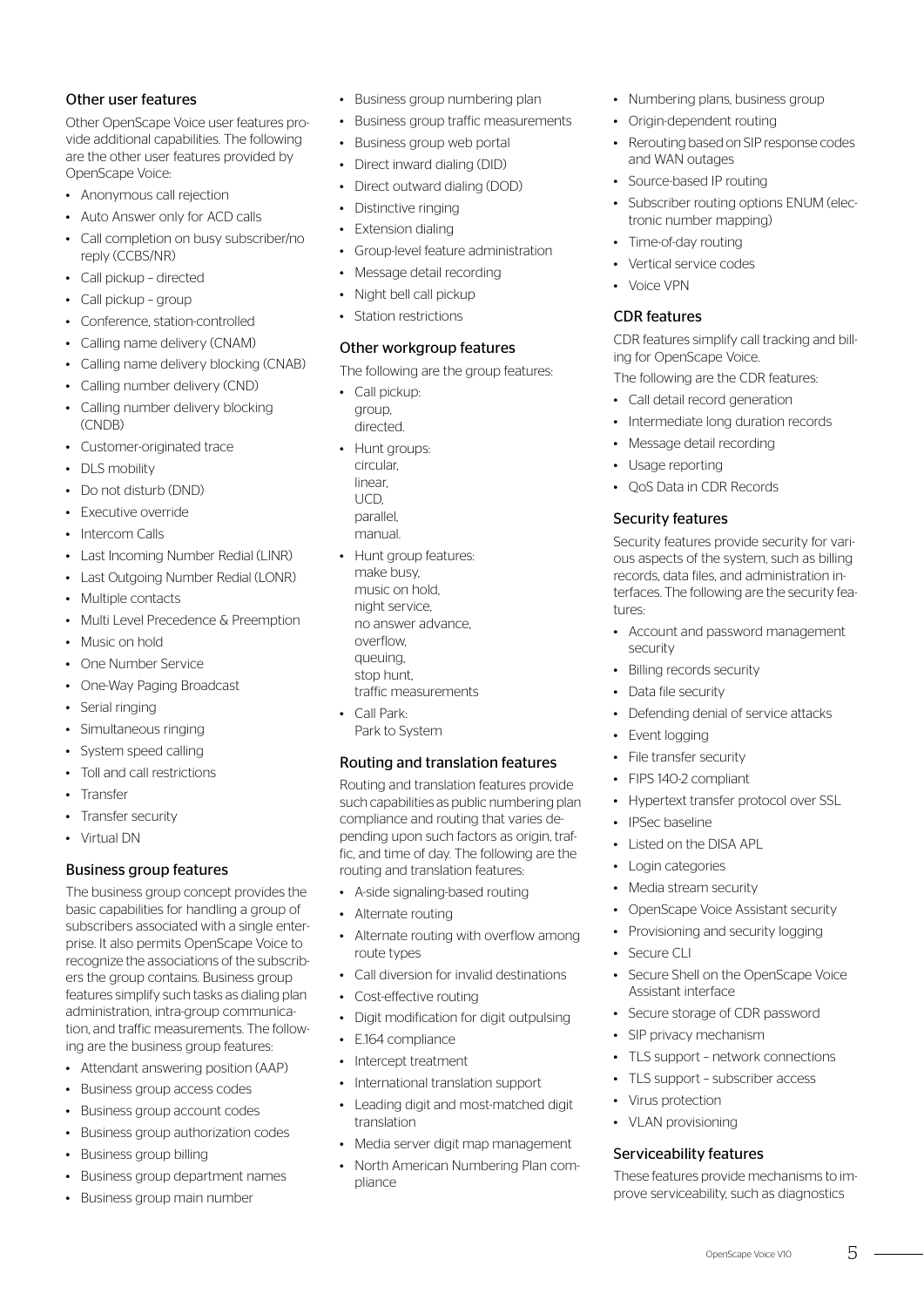and debug tools, code controls, and administrator controls. The following are the serviceability features:

- Administrator identification and authentication
- Backup and restore
- Basic traffic tool
- Call trace
- Continuous trace
- Database versioning
- Log file retrieval tool
- Maintenance manager
- Mass provisioning
- On-demand audits
- Process debug tool
- Query of subscriber transient operational status
- RapidStat
- Real-time trace
- Remote patching
- Remote restart
- Software installation
- System software and patch level status
- System upgrade

### SIP signaling features

These features support SIP signaling and the interworking with other elements such as application servers, voice conferencing applications, and voice mail systems. The following are the SIP signaling features:

- Integration with Atos Unify OpenScape Xpressions
- Interworking with OpenScape SBC
- Interworking with SIP service providers
- Interworking with unified messaging systems
- Interworking with voice mail systems
- AS-SIP support
- SIP over TCP/TLS support
- SIP privacy mechanism
- SIP REFER method support
- SIP session timing
- SIP UA registration renewal during WAN outage
- SIP-Q interworking for feature-rich connections to other Unify communication systems
- SIPREC interworking with Voice Recording (Step 1)

#### CSTA support features

OpenScape Voice provides a standard European Computer Manufacturers' Association (ECMA) Computer Supported Telecommunications Applications (CSTA) protocol interface to external CTI applications. The following are examples of the functionality that the CSTA support features provide:

- CSTA services support
- Application-provided caller identification
- Flexible digit processing
- Integration with Fault Management
- Message waiting indicator
- One Number Service
- OpenScape Voice-provided calling name
- Private network number support

#### System functions and features

These features support such tasks as alarm reporting, message waiting indicator control, and recovery handling. The following are the system functions and features:

- Agent for OAM&P
- Alarm reporting
- Announcements
- Data synchronization
- Display number modification
- Emergency calling
- Feature execution for unreachable subscribers
- Internal audits
- Interworking with automated attendant systems
- Local management
- T.38 fax support
- Media server support
- Message waiting indicator
- Multiple language announcements
- Multiple time zone support
- Overload handling
- Recovery handling
- SDP transparency
- Silence suppression disabling
- SOAP interface
- System history log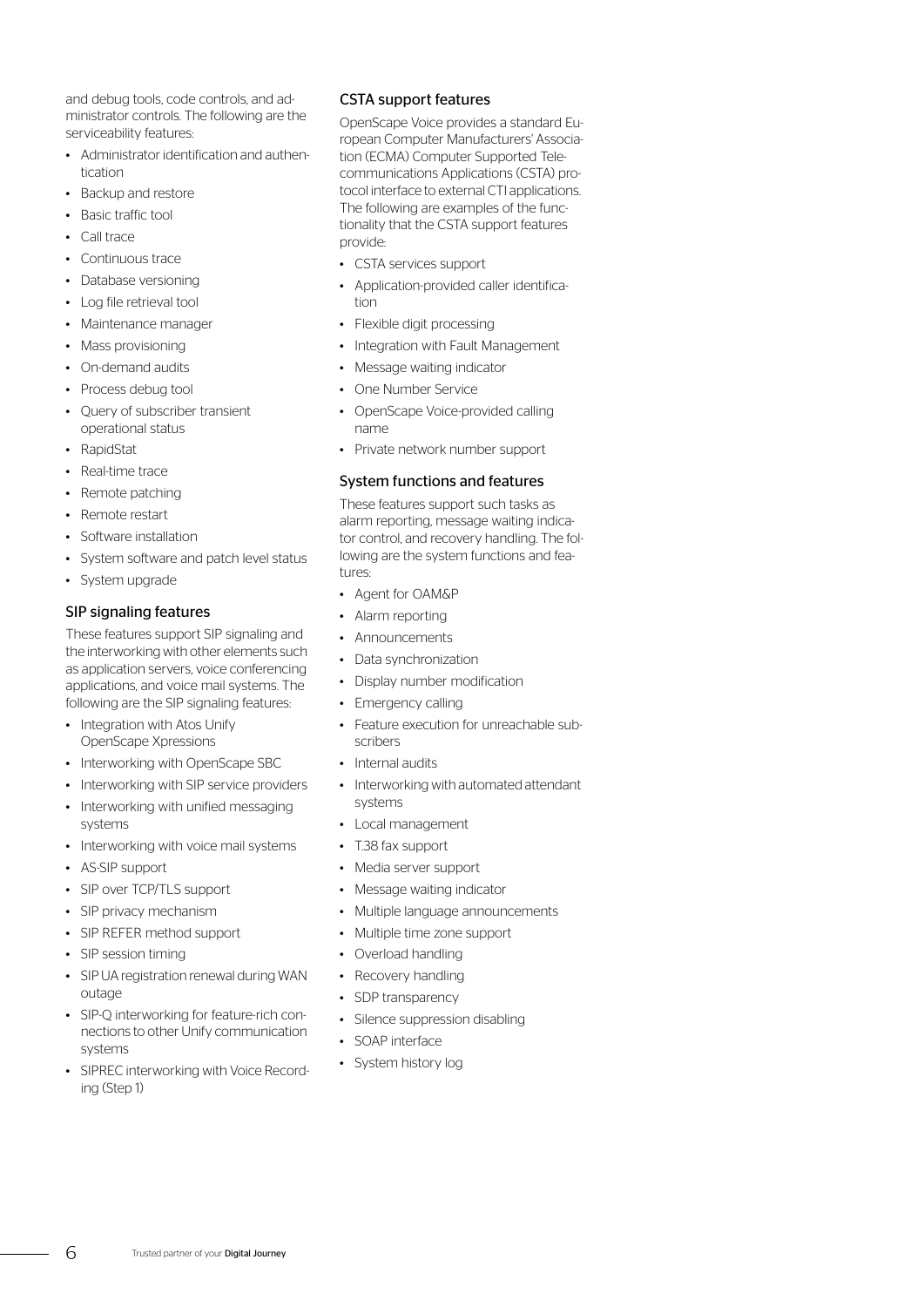# System capacities

| <b>Parameter'</b>                                               | <b>OpenScape Voice</b><br><b>Standard Duplex</b> | <b>OpenScape Voice</b><br><b>Integrated Simplex</b> |
|-----------------------------------------------------------------|--------------------------------------------------|-----------------------------------------------------|
| <b>TCP Connections</b>                                          | 327,681                                          | 5,000                                               |
| TLS sockets                                                     | 50,000                                           | 5,000                                               |
| Unique keyset DNs                                               | 100,000                                          | 5,000                                               |
| Average keyset line appearances                                 | $\overline{2}$                                   | $\mathcal{P}$                                       |
| <b>Business Groups</b>                                          | 6,000                                            | 600                                                 |
| Numbering Plans                                                 | 5,999                                            | 600                                                 |
| Total trunks (SIP and SIP-Q) Standard PBX <sup>2</sup>          | 60,000                                           | 5,000                                               |
| Total trunks (SIP and SIP-Q) Tandem <sup>2</sup>                | 60,000                                           | 5,000                                               |
| Total SIP-Q trunks <sup>2</sup>                                 | 20,000                                           | 5,000                                               |
| Prefix Access Codes                                             | 35,000                                           | 18,000                                              |
| Destination Code table entries                                  | 200,000                                          | 10,000                                              |
| Destinations (two routes per destination average)               | 54,000                                           | 27,000                                              |
| Route Lists                                                     | 54,000                                           | 27,000                                              |
| Routing Areas                                                   | 30,000                                           | 15,000                                              |
| Classes of Service                                              | 30,000                                           | 15,000                                              |
| Number of Hunt Groups                                           | 25,000                                           | 1,250                                               |
| Hunt Group size                                                 | 2,048                                            | 200                                                 |
| Hunt Group memberships per subscriber                           | 32                                               | 32                                                  |
| Number of Pickup Groups                                         | 10,000                                           | 1,000                                               |
| Pickup Group size                                               | 64                                               | 64                                                  |
| Pickup Group memberships per subscriber                         | $\mathbf{1}$                                     | $\mathbf{1}$                                        |
| Maximum Station Controlled Conference participants              | 16                                               | 16                                                  |
| Feature Profile per subscriber                                  | $\mathbf{1}$                                     | $\mathbf{1}$                                        |
| Simultaneous SIP-Q calls half calls (max.)                      | 20,000                                           | 5,000                                               |
| Simultaneous SIP-Q calls tandem (max.)                          | 10,000                                           | 5,000                                               |
| Simultaneous SIP-Q calls (SIP + SIP-Q)                          | 60,000                                           | 5,000                                               |
| Some of the numbers are extrapolated from standard installation |                                                  |                                                     |

<span id="page-6-0"></span>2 Recommended limits, not enforced